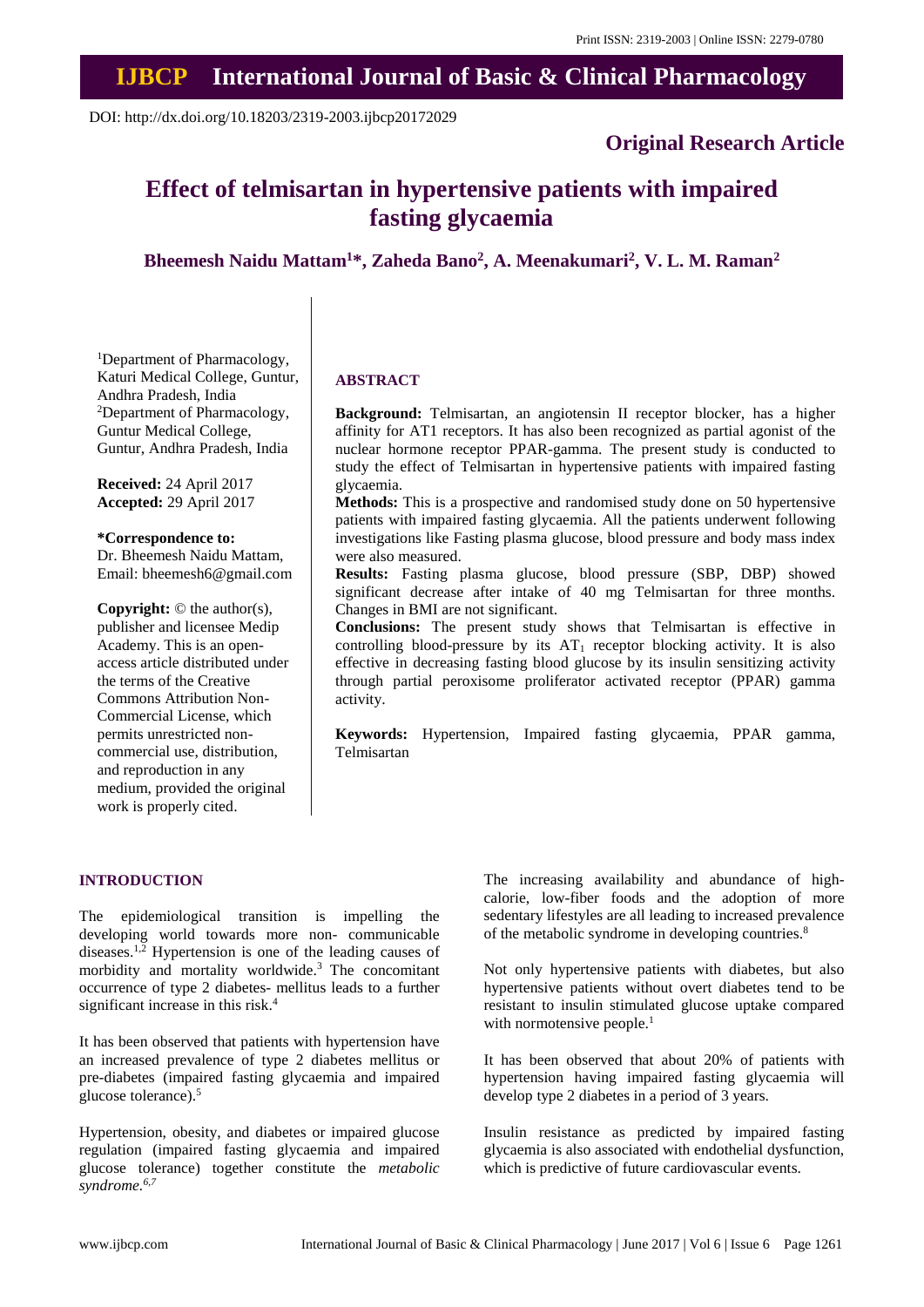Some classes of anti-hypertensives, notably angiotensin II receptor blockers (ARBs), have been shown to reduce the incidence of new-onset diabetes. These antihypertensive agents have differential effects in hypertensive patients with impaired fasting glycaemia.

Several recent trials involving patients with hypertension have suggested that Telmisartan, unlike other ARBs, acts as a partial peroxisome proliferator-activated receptorgamma (PPARγ) agonist at concentrations that are achievable with oral doses. So, it is recommended for the treatment of hypertension with impaired fasting glycaemia, thus suggesting its insulin- sensitizing effect. $10,11$ 

Based on these studies we undertook a study to demonstrate the effect of telmisartan on blood pressure and blood sugar levels in hypertensive patients with impaired fasting glycaemia.

#### **METHODS**

This was a prospective study, to observe the effect of 40 mg once daily dose of Telmisartan on blood pressure and blood sugar levels in hypertensive patients with impaired fasting glycaemia. The study protocol was approved by institutional ethics committee.

Written informed consent was taken from all the patients. Patients of either sex, aged 25-55 years, who were newly diagnosed mild to moderate essential hypertension (stage-1 JNC-7) with impaired fasting glycaemia, attending medical o.p.in Government General Hospital, Guntur were included in this study, after satisfying inclusion and exclusion criteria.

The study was done in 50 patients over a period of 1 year, each patient being followed for 6 months. History, physical examination findings, vital data recordings and relevant laboratory investigation findings of the studied patients were entered in the proforma.

Periodic recording of blood pressure was done every two weeks. Periodic fasting blood sugar levels were done every month.

BMI was measured at the beginning and end of the study. Laboratory investigations were carried out before initiation of therapy and at the end of the study. Blood pressure was measured in the non-dominant hand, in sitting posture after 5 minutes' rest with arm supported at heart level. Sugar levels were measured after 8 hours of overnight fasting.

#### *Inclusion criteria*

- Age- 25 to 55 Years
- Sex-Both sexes
- Newly diagnosed essential hypertension (Stage-1) JNC-7) with Impaired fasting-glycaemia who were willing to give the consent
- Normal liver and kidney function tests.

#### *Exclusion criteria*

- Severe hypertension, Secondary hypertension
- Patients already on other antihypertensive drugs
- Overt diabetes mellitus patients
- Severe obesity  $(>35 \text{ kg/m2})$
- Chronic use of corticosteroids, NSAIDS and Oral contraceptives pills
- Any acute illness
- Thyroid disease
- Pregnancy, Lactation.

#### *Investigations done*

- Hemoglobin
- Total count and differential count
- Fasting blood sugar
- Blood urea
- Serum bilirubin
- Serum creatinine
- Complete urine examination-Urine albumin and sugar and microscopic examination
- Microalbuminuria tested with strip method with early morning sample of urine.

Body mass Index (BMI) calculated with formula:

 $BMI = Weight in Kg / Height in square meters.$ 

All patients were given 40 mg Telmisartan once daily early in the morning to be taken on empty stomach.

All the patients were advised on increasing physical activity, increase in the intake of low-salt and high fibrediet.

Statistical analysis method employed for analysis of data is Paired 't' test used for testing the statistical significance. p value  $\leq 0.01$  is taken as statically significant.

#### **RESULTS**

#### *Patients details*

56 patients were enrolled in the study. Six of them developed diabetes during the study period, hence they were excluded from the study and 50 patients completed the study period.

Out of these 50 patients 54% (n=27) were males and 46% (n=23) were females.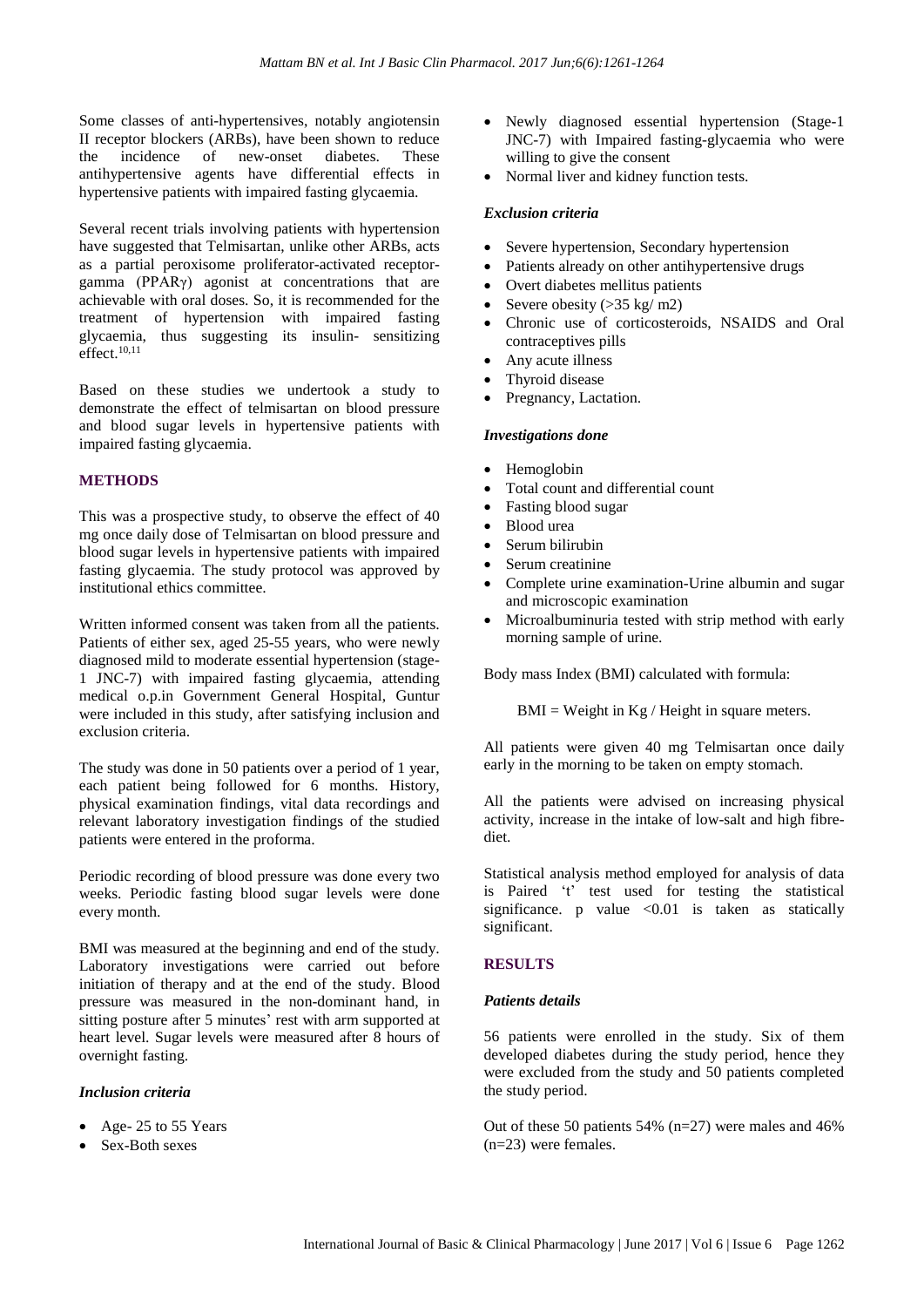Out of 50 patients, 68% (n=34) patients belonged to 45- 55yrs,  $24\%$  (n=12) of patients were 35-45 years, and 8% (n=4) belonged to 25-35 years of age. Maximum number of patients belonged to 45-55 years (Table 1).

#### **Table 1: Patients details.**

| <b>Patients details</b>                | No. of patients $(n=50)$ |
|----------------------------------------|--------------------------|
| Gender                                 |                          |
| Males                                  | 27 (54%)                 |
| Females                                | 23 (46%)                 |
| Age distribution                       |                          |
| $25-35$ years                          | 4(8%)                    |
| 35-45 years                            | 12 (24%)                 |
| 45-55 years                            | 34 (68%)                 |
| <b>Body mass index</b>                 |                          |
| 18.5-25 $Kg/m^2$ (Normal)              | 15 (30%)                 |
| $25-30$ Kg/m <sup>2</sup> (Overweight) | 20 (40%)                 |
| 30-35 $Kg/m^2$ (Obese)                 | 15 (30%)                 |

Out of these 50 patients 15 patients had BMI between 18.5-25 Kg/m2 (normal), 20 patients had BMI between 25-30 Kg/m<sup>2</sup> (overweight), 15 had BMI between 30-35 Kg/m<sup>2</sup> (obese class I).

Investigations shown in (Table 2).

#### **Table 2: Investigations done.**

| <b>Investigations</b>                | <b>Before treatment</b><br>$(Mean \pm St.Dev)$ | <b>After</b><br>treatment<br>(Mean±St.Dev) |
|--------------------------------------|------------------------------------------------|--------------------------------------------|
| <b>Blood</b> pressure<br>(mm of Hg)  |                                                |                                            |
| Systolic BP                          | $153.60 \pm 7.49$                              | $131.60 \pm 8.65$                          |
| Diastolic BP                         | $91.40 + 6.70$                                 | $80.0 + 4.94$                              |
| Fasting plasma<br>glucose<br>(mg/dl) | $118.56 \pm 3.79$                              | $115.04 + 4.43$                            |
| <b>Body Mass</b><br>Index $(kg/m2)$  | $29.24 + 4.34$                                 | $29.05 \pm 4.30$                           |

#### *Systolic BP*

At the initiation of study  $153.6 \pm 7.49$  (mean $\pm$ st.dev) mm of Hg. At the end of 6 months (completion of study) 131.6 $\pm$ 8.65 (mean $\pm$ st.dev) mm of Hg (p <0.001, highly significant).

#### *Diastolic BP*

At the initiation of study was 91.40±6.70 (mean±st.dev) mm of Hg. At the end of 6months (completion of study) was  $80.0\pm4.94$  (mean $\pm$ st.dev) mm of Hg (p < 0.001, highly significant).

### *Fasting plasma glucose*

At the initiation of study was 118.56±3.79 (mean±st.dev).

At the end of 6 months (completion of study) FPG was 115.04±4.43 (mean±st.dev) mg/dl (p <0.001, highly significant).

#### *Body mass index (BMI)*

At the initiation of study mean BMI was 29.24±4.34 (mean±st.dev) Kg/m<sup>2</sup> . At the end of 6 months (completion of study) was  $29.05\pm4.30$  (mean $\pm$ st.dev)  $Kg/m<sup>2</sup>$ .

There is statistically very high significant change (p <0.001) found in the levels of both blood pressure and fasting plasma glucose levels in the patients.

The difference in the levels of mean BMI before and after the study period is not statistically significant (p value 0.16).

#### *Adverse effects*

One patient who developed dry cough was treated with anti-tussives and continued in the study. One patient developed mild rash and was treated with anti-histamines and continued in the study.

#### **DISCUSSION**

The results in the present study suggested that Telmisartan 40mg once daily was effective in reducing blood pressure and fasting plasma glucose levels from the base line, in hypertensive patients with Impaired fasting glycaemia. The results are highly statistically significant (p <0.001) in the reduction of both blood pressure and fasting plasma glucose levels in the patients.

In this present study, the decrease in blood pressure and fasting glycaemia are consistent with the results of Cristiana et al. Metabolic effect of telmisartan and losartan in hypertensive patients with metabolic syndrome<sup>7</sup> - concludes that besides providing superior 24 hour blood pressure control, Telmisartan unlike Losartan displays insulin sensitizing activity, which may be explained by its partial PPAR gamma activity.

Masaki et al found the effect of Telmisartan on insulin resistance in Japanese type 2 diabetes mellitus- in which it was concluded that blood pressure levels and fasting plasma glucose levels, reduced significantly following treatment with Telmisartan.<sup>6</sup> According to Thomas Unger preclinical effect of RAS inhibition with a focus on telmisartan. Telmisartan is the only ARB that may modulate PPARγ activation at physiological concentration, as an effect that is likely to be related to Telmisartan high lipophilicity and long plasma half-life among all ARBs.<sup>10</sup>

The present results can also be reinforced with Bahr IN et al, high-dose treatment with telmisartan induces monocytic peroxisome proliferators–activated receptor-γ